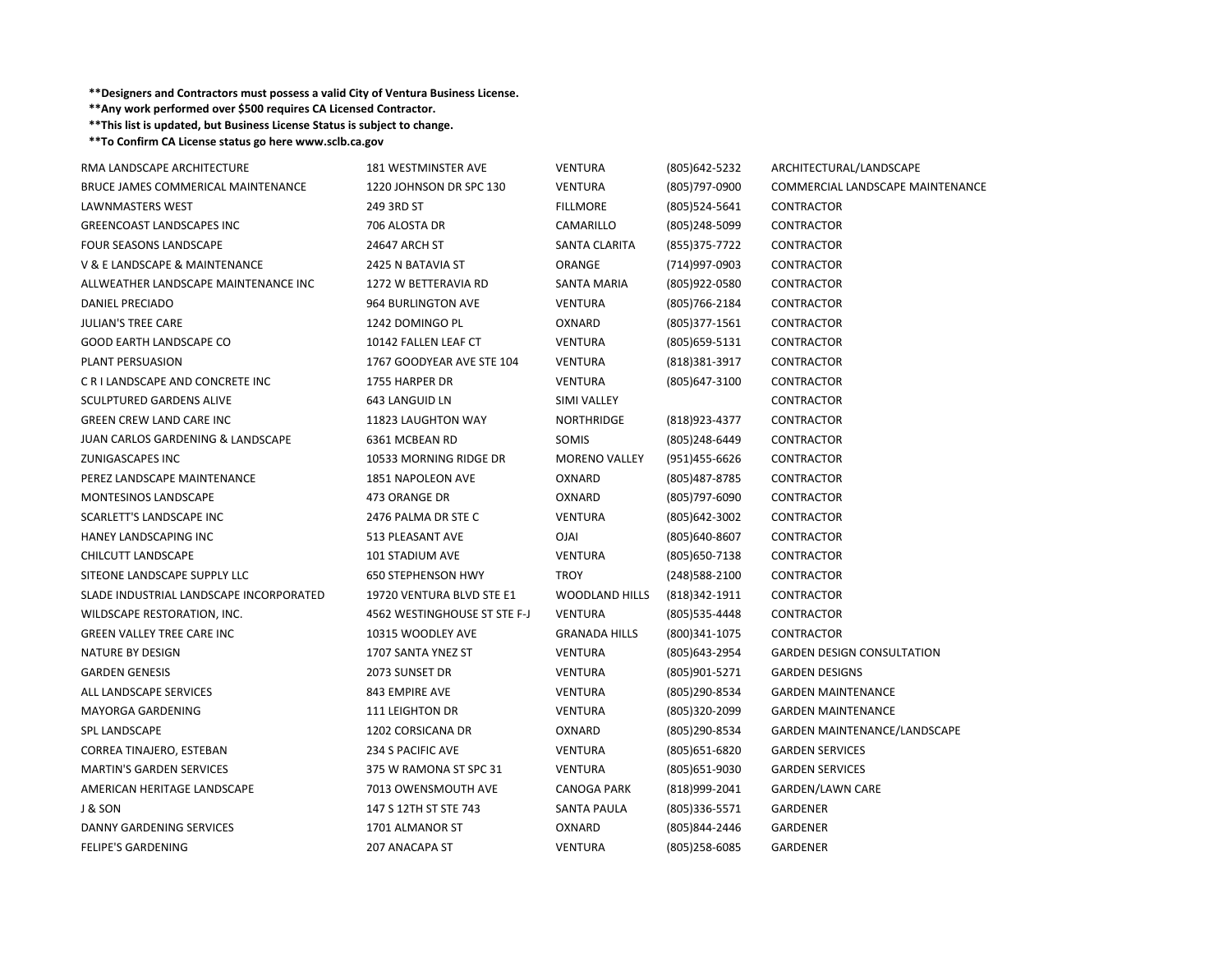| URIBE, MARIO                             | 205 DRIFFILL BLVD SPC 62  | OXNARD          | (805) 816-3367   | GARDENER                                              |
|------------------------------------------|---------------------------|-----------------|------------------|-------------------------------------------------------|
| JACINTO MAYA GARDENING                   | 1155 JOHNSON DR APT E     | VENTURA         | (805) 668-5260   | GARDENER                                              |
| TINO'S LANDSCAPING                       | 673 ORANGE DR             | OXNARD          | (805)512-6841    | GARDENER                                              |
| APOLLO GARDENING                         | <b>40 PARK AVE</b>        | <b>OAK VIEW</b> | (805) 816-7326   | <b>GARDENER / MAINTENANCE</b>                         |
| JIM GARDEN AND SEEDS                     | 86 BELL WAY               | <b>VENTURA</b>  | (805) 653-7645   | <b>GARDENER AND SEEDS COLLECTOR</b>                   |
| ALONSO'S GARDENING-762471                | 7314 EISENHOWER ST        | <b>VENTURA</b>  | (805)901-1292    | GARDENING                                             |
| <b>JESUS'S GARDENING</b>                 | 2098 ENTRADA DR           | OXNARD          | (805) 485 - 7634 | GARDENING                                             |
| <b>HO GARDENING</b>                      | 372 INFINIDAD ST          | OXNARD          | (805) 815-7877   | GARDENING                                             |
| SR GARDENING SERVICES                    | 125 S LOMITA AVE          | <b>IALO</b>     | (805)861-9098    | GARDENING                                             |
| EDDIE SALCEDO GARDENING                  | 916 E SANTA BARBARA ST    | SANTA PAULA     | (805) 421-6378   | GARDENING                                             |
| SHEPARD, THOMAS L                        | 219 YOUMANS DR            | <b>VENTURA</b>  | (805) 639-0583   | GARDENING                                             |
| RAYA'S LAWN CARE                         | 121 W MCFARLANE ST        | <b>VENTURA</b>  | (805)415-2367    | <b>GARDENING - LAWN CARE</b>                          |
| <b>VC TURF</b>                           | 9319 EL CAJON ST          | <b>VENTURA</b>  | (805) 797-2038   | <b>GARDENING &amp; LANDSCAPING SERVICES</b>           |
| <b>ACOSTA'S GARDENING</b>                | 402 E CEDAR ST            | OXNARD          | (805) 844-3649   | GARDENING / LANDSCAPING SERVICE                       |
| <b>BRUCE'S OUTDOOR TRANSFORMATIONS</b>   | 2164 ALAMEDA AVE          | <b>VENTURA</b>  | (805) 512-2744   | <b>GARDENING / LAWN MAINTENANCE</b>                   |
| RAMIREZ LANDSCAPES                       | 3031 FOURNIER ST          | OXNARD          | (805)444-5417    | <b>GARDENING LANDSCAPE TREE TRIM</b>                  |
| <b>GARY HOLDER'S YARD CARE</b>           | 10142 CARLYLE ST          | <b>VENTURA</b>  | (805) 616-7031   | <b>GARDENING MAINTANCE</b>                            |
| ROMERO GARDENING                         | 960 OFFSHORE ST           | OXNARD          | (805)487-6900    | <b>GARDENING MAINTENANCE</b>                          |
| <b>GALLEGOS FOODSCAPES</b>               | 101 E SIMPSON ST          | <b>VENTURA</b>  | (805) 794-7277   | <b>GARDENING MAINTENANCE</b>                          |
| <b>BAUER FINE GARDENING SERVICE</b>      | 4380 DEAN DR              | <b>VENTURA</b>  | (626)437-9459    | <b>GARDENING MAINTENANCE &amp; DESIGN LANDSCAPING</b> |
| SCOTTY'S LANDSCAPE & GARDEN SERVICE      | 967 ANN ARBOR AVE         | <b>VENTURA</b>  | (805) 641-3719   | <b>GARDENING SERVICE</b>                              |
| CALIFLORA LANDSCAPE SERVICES             | 10047 BLACKBURN RD        | <b>VENTURA</b>  | (805) 659-5853   | <b>GARDENING SERVICE</b>                              |
| R.O. GARDENING AND LANDSCAPE MAINTENANCE | 377 CAMERON ST            | SANTA PAULA     | (805)444-4192    | <b>GARDENING SERVICE</b>                              |
| ARMANDO RAYA GARDENING SERVICE           | 1367 CALLE CRISANTEMO     | THOUSAND OAKS   | 000 0000000      | <b>GARDENING SERVICE</b>                              |
| ROSAS LANDSCAPING                        | 1844 LA PUERTA AVE        | OXNARD          | (805) 981-4956   | <b>GARDENING SERVICE</b>                              |
| ACOSTA LANDSCAPE                         | 1247 S M ST               | OXNARD          | (805) 641-1011   | <b>GARDENING SERVICE</b>                              |
| RAYMOND ORTEGA GARDENING SERVICE         | 2531 MANDAN CT            | <b>VENTURA</b>  | (805) 648-9185   | <b>GARDENING SERVICE</b>                              |
| VERA, GABINO                             | 439 NEVADA AVE            | <b>VENTURA</b>  | (805) 659-3394   | <b>GARDENING SERVICE</b>                              |
| MIGUEL'S GARDENING SERVICE               | 1821 E OCEAN AVE          | <b>VENTURA</b>  | (805) 643-4807   | <b>GARDENING SERVICE</b>                              |
| RODOLFO AGUIRRE GARDEN SERVICE           | 11100 TELEGRAPH RD SPC 79 | <b>VENTURA</b>  | (805) 275-6448   | <b>GARDENING SERVICE</b>                              |
| PEPE'S YARDS SPECIALIST                  | 94 W VINCE ST             | <b>VENTURA</b>  | (805) 766-7205   | <b>GARDENING SERVICE</b>                              |
| FIDEL ESPARZA                            | 265 S BECKWITH RD SPC 2A  | SANTA PAULA     | (805) 850-8847   | <b>GARDENING SERVICES</b>                             |
| BENJAMIN OCHOA & OCHOA, CUAUHTEMOC       | 237 E BIRCH ST            | OXNARD          | (805)486-1574    | <b>GARDENING SERVICES</b>                             |
| <b>GERARDO'S GARDENING SERVICE</b>       | 5116 CHARLES ST           | OXNARD          | (805)901-1897    | <b>GARDENING SERVICES</b>                             |
| <b>TRAN GARDENING SERVICE</b>            | 4634 HIGHLAND AVE         | OXNARD          | (805) 650-1696   | <b>GARDENING SERVICES</b>                             |
| <b>MRB GREENSCAPES</b>                   | 2911 MOHAWK AVE           | <b>VENTURA</b>  | (805)890-1236    | <b>GARDENING SERVICES</b>                             |
| MARCOS ESPINOSA GARDENING                | 55 W SIMPSON ST           | <b>VENTURA</b>  | (805) 643-7080   | <b>GARDENING SERVICES</b>                             |
| ZUNIGA'S GARDENING                       | 855 YALE PL               | OXNARD          | (805) 760-6876   | <b>GARDENING SERVICES</b>                             |
| INTEGRITY LANDSCAPE                      | 19 E ST                   | <b>FILLMORE</b> | (661)587-6687    | <b>GARDENING SERVICES/LANDSCAPE</b>                   |
| <b>JOSE THE GARDENER</b>                 | 2043 MARIPOSA ST APT A    | OXNARD          | (805)607-2323    | GARDENING, LANDSCAPING TREE TRIMING                   |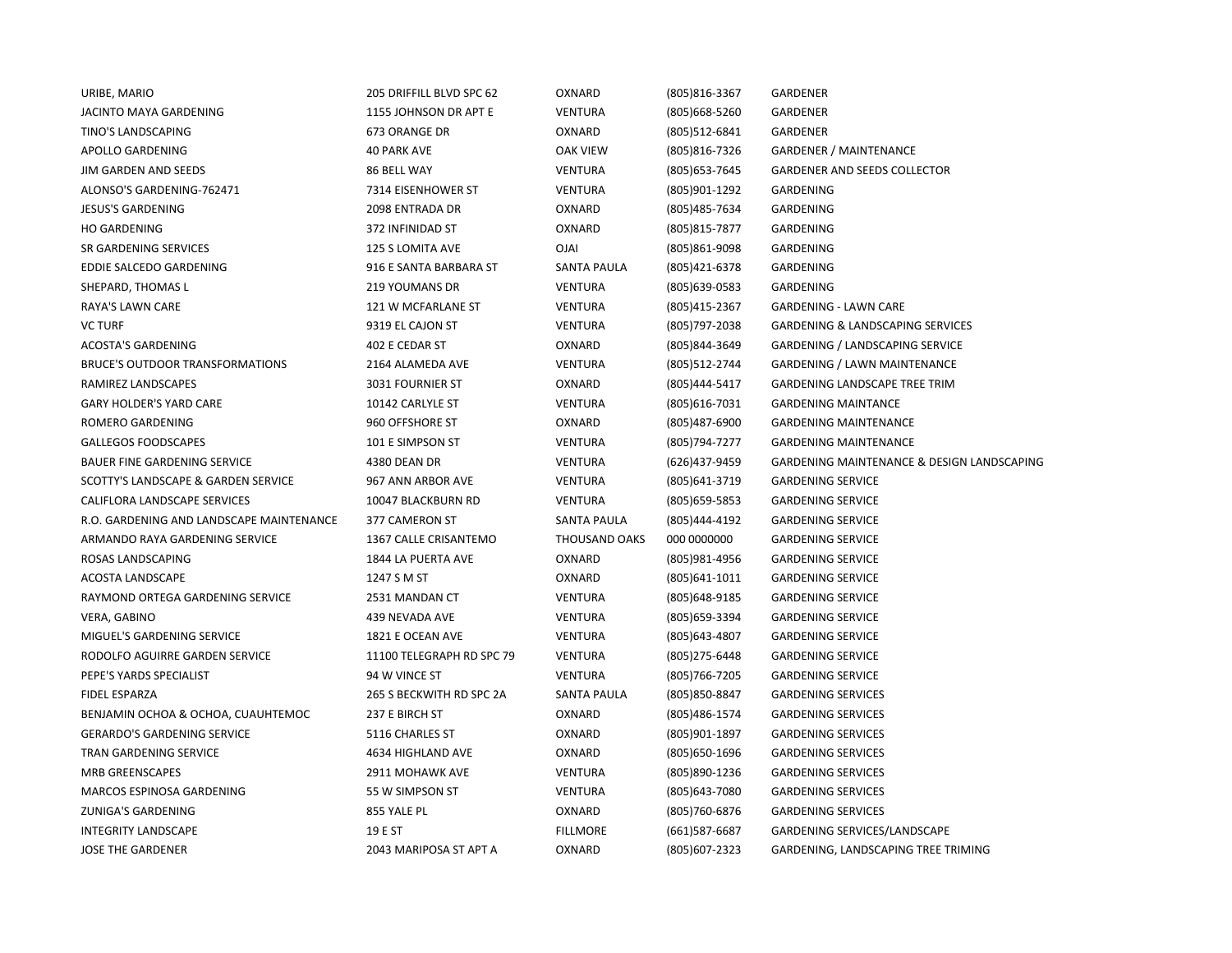| XIEM'S GARDENING SERVICES                | 557 N N ST               | OXNARD            | (805) 278-0657   | GARDENING/LANDSCAPE                    |
|------------------------------------------|--------------------------|-------------------|------------------|----------------------------------------|
| <b>GREEN HILLS LANDSCAPE</b>             | 30 BANNER AVE            | <b>VENTURA</b>    | (805) 607-3225   | GARDENING/LANDSCAPE SERVICES           |
| URIBE'S GROUNDSKEEPING                   | 1587 MORSE AVE STE C     | <b>VENTURA</b>    | (805)896-6531    | GARDENING/LANDSCAPING SERVICE          |
| <b>GREGORY, PAUL</b>                     | 143 GLEN ELLEN DR        | <b>VENTURA</b>    | (805) 642-7214   | GARDENING/LANDSCAPING SERVICES         |
| MR LE GARDENER                           | 2058 NEWCASTLE DR        | OXNARD            | (805)443-3741    | GARDENING/LANDSCAPING SERVICES         |
| KIM'S GARDENING                          | 6450 WEBSTER ST APT 340  | <b>VENTURA</b>    | (805) 644-0335   | GARDENING/LAWN CARE                    |
| <b>GAIA GREENWORKS</b>                   | 1604 VISTA DEL MAR DR    | <b>VENTURA</b>    | (805) 651-9066   | GROUNDSKEEPING AND GARDENING           |
| <b>KYOTO LANDSCAPE</b>                   | 773 E COLLINS ST         | OXNARD            | (805)981-9823    | LANDSCAPE                              |
| JOSE ESCAMILLA LANDSCAPE SERVICE         | 10842 DEL NORTE ST APT 5 | <b>VENTURA</b>    | (805) 628-6856   | LANDSCAPE                              |
| <b>IAN'S LANDSCAPE</b>                   | 6251 MONTALVO DR         | <b>VENTURA</b>    | (805) 766-7625   | LANDSCAPE                              |
| ORGANIC GREENS LANDSCAPES                | 2960 N VENTURA AVE       | <b>VENTURA</b>    | (805)488-2816    | LANDSCAPE & MAINTENANCE                |
| MARK MATTHEWS GARDEN DESIGN              | 332 RODGERS ST           | <b>VENTURA</b>    | (805)746-0162    | LANDSCAPE AND GARDEN DESIGN            |
| PACIFIC COAST LAND DESIGN INC            | 461 E MAIN ST STE A      | <b>VENTURA</b>    | (805) 644-9697   | LANDSCAPE ARCHITECT                    |
| S.A. FAUSSET LANDSCAPE ARCHITECT, INC    | 163 NOB HILL LN          | <b>VENTURA</b>    | (805) 644 - 7723 | LANDSCAPE ARCHITECT                    |
| JORDAN, GILBERT & BAIN                   | 459 N VENTURA AVE        | <b>VENTURA</b>    | (805) 642-3641   | LANDSCAPE ARCHITECTS                   |
| LYNN CJOHNSON ASSOCIATES                 | 1056 E META ST STE 203   | <b>VENTURA</b>    | (805) 667-8053   | LANDSCAPE ARCHITECTURE                 |
| <b>CVA DESIGN CONSULTANTS</b>            | 2815 PORTER LN           | <b>VENTURA</b>    | (805) 804-7351   | LANDSCAPE ARCHITECTURE & DESIGN        |
| D'AGOSTINO DESIGN GROUP                  | 2419 HARBOR BLVD STE 45  | <b>VENTURA</b>    |                  | LANDSCAPE ARCHITECTURE SERVICES        |
| <b>BRODERSEN ASSOCIATES</b>              | 3255 PREBLE AVE          | <b>VENTURA</b>    | (805)320-4244    | LANDSCAPE ARCHITECTURE/DESIGN          |
| PATRIOT CONSULTING SERVICES              | 763 ASPEN CT             | <b>VENTURA</b>    | (805) 233-2427   | LANDSCAPE CONSULT/DESIGN SVSCONTRACTOR |
| DESIGN OF NATURE, THE                    | 5543 HOLLINGS ST         | <b>VENTURA</b>    | (805)218-6948    | LANDSCAPE DESIGN                       |
| DREAMSCAPES LANDSCAPE DESIGNS            | 5379 QUEENS ST           | <b>VENTURA</b>    | (408) 828-3527   | LANDSCAPE DESIGN                       |
| JACK KIESEL LANDSCAPE DESIGN             | 2168 SANDERLING ST       | <b>VENTURA</b>    | 000 0000000      | LANDSCAPE DESIGN                       |
| <b>BLACKROCK DESIGN</b>                  | 114 N WAKE FOREST AVE    | <b>VENTURA</b>    | (310) 259-7845   | LANDSCAPE DESIGN SERVICE               |
| <b>ESSENTIAL GARDEN, THE</b>             | 810 DEL ORO DR           | <b>OJAI</b>       | (805)640-1946    | LANDSCAPE DESIGN, GARDENING            |
| REZZONICO, MARK                          | 7978 AGATE CT            | <b>VENTURA</b>    | (805) 844-8545   | LANDSCAPE MAINTENANCE                  |
| QUINTANA GARDEN LANDSCAPE MAINTENANCE    | 10861 BLACKBURN RD       | <b>VENTURA</b>    | (805)342-8865    | <b>LANDSCAPE MAINTENANCE</b>           |
| VAZQUEZ GARDENING                        | 10540 DAISY DR APT 11    | <b>VENTURA</b>    | (805) 276-3031   | LANDSCAPE MAINTENANCE                  |
| <b>JOHNSON LANDSCAPES</b>                | 1168 EL CENTRO ST        | <b>OJAI</b>       | (805) 646-6604   | LANDSCAPE MAINTENANCE                  |
| ZARATE LANDSCAPE                         | 155 EL MEDIO ST          | <b>VENTURA</b>    | (805)217-6190    | LANDSCAPE MAINTENANCE                  |
| ZIELSDORF ENTERPRISES TEE ZEE HANDYWOMAN | 9020 FEATHER ST          | <b>VENTURA</b>    | (805) 659-9660   | LANDSCAPE MAINTENANCE                  |
| DIAMOND K LANDSCAPE & MAINTENANCE INC    | 1594 LIRIO AVE           | <b>VENTURA</b>    | 000 0000000      | LANDSCAPE MAINTENANCE                  |
| M R LANDSCAPE                            | <b>225 PARSONS AVE</b>   | <b>VENTURA</b>    | (805) 650-8805   | LANDSCAPE MAINTENANCE                  |
| SEABREEZE LANDSCAPE CARE INC             | 21122 TULSA ST           | <b>CHATSWORTH</b> | (805) 207-3481   | LANDSCAPE MAINTENANCE                  |
| OLGY'S LANDSCAPE MAINTENANCE             | 323 S WAKE FOREST AVENUE | <b>VENTURA</b>    | (805) 642-3814   | LANDSCAPE MAINTENANCE                  |
| DE LEON'S LANDSCAPING                    | 10549 CANDYTUFT ST       | <b>VENTURA</b>    | (805) 659-3425   | <b>LANDSCAPE SERVICE</b>               |
| LOPEZ LANDSCAPING                        | 346 W CENTER ST          | <b>VENTURA</b>    | (805) 652-1016   | LANDSCAPE SERVICE                      |
| ZAVALZA LANDSCAPE                        | 3700 OLDS RD SPC 11      | OXNARD            | (805) 890-7510   | LANDSCAPE SERVICE                      |
| SANDERS LANDSCAPING SERVICE              | 64 E VINCE ST            | <b>VENTURA</b>    | (805) 643-9556   | LANDSCAPE SERVICE                      |
| C & J LANDSCAPE                          | <b>592 MERRITT AVE</b>   | CAMARILLO         | (805) 822-7699   | LANDSCAPE SERVICE - NOT A CONTRACTOR   |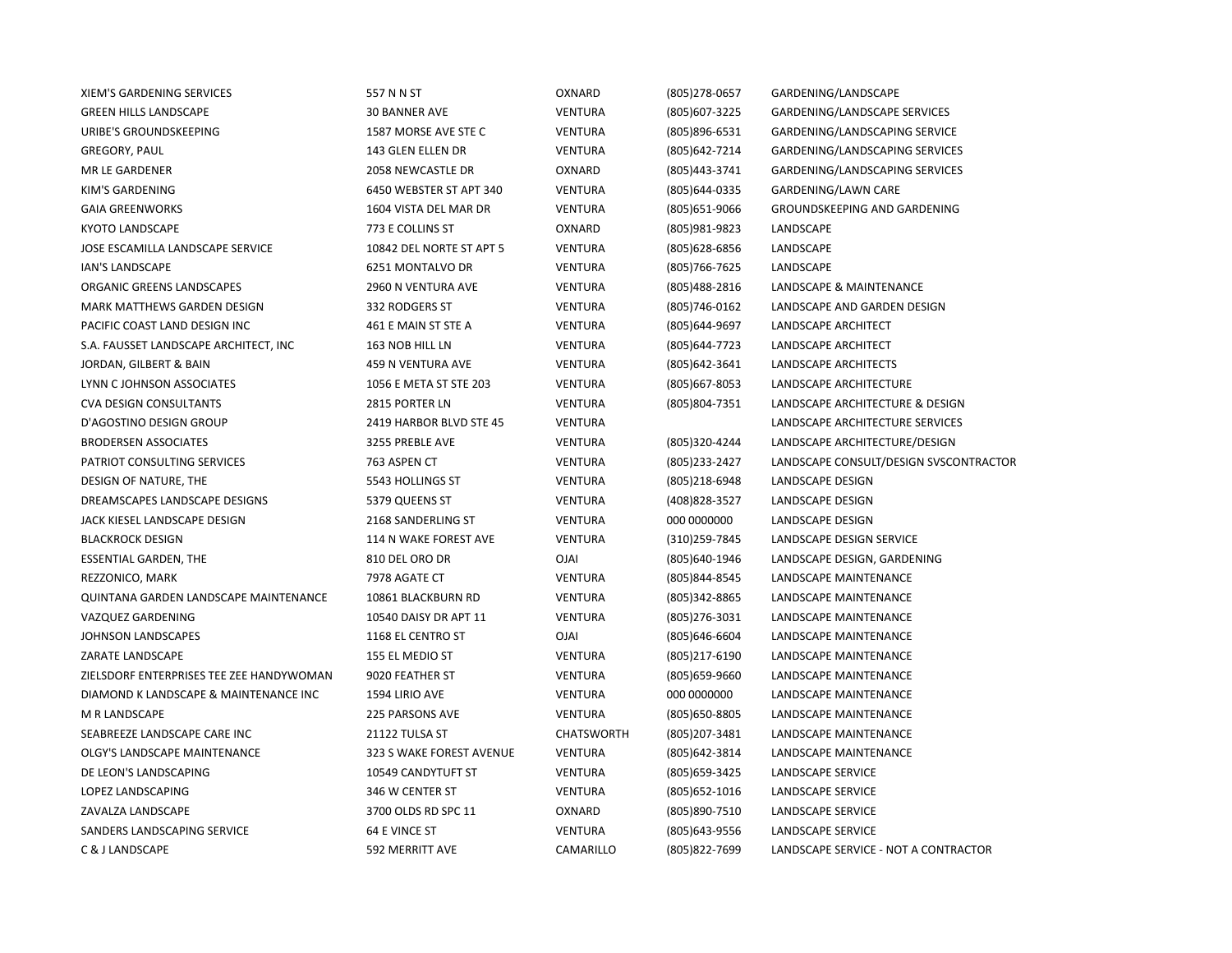| A WOMAN'S TOUCH                              | 5528 BREAKERS WAY            | OXNARD             | (805) 796-8558   | LANDSCAPE SERVICES                                      |
|----------------------------------------------|------------------------------|--------------------|------------------|---------------------------------------------------------|
| VAZQUEZ LANDSCAPING                          | 1576 N 7TH PL                | PORT HUENEME       | (805) 616-1971   | LANDSCAPING                                             |
| HERNANDEZ LANDSCAPE                          | 2288 JOHNSON DR              | <b>VENTURA</b>     | (805) 794-6857   | LANDSCAPING                                             |
| RIGHT FIELD LANDSCAPES CO                    | 345 E MCFARLANE ST           | VENTURA            | (805) 223 - 5235 | LANDSCAPING                                             |
| MEDINA'S LANDSCAPE                           | 75 W PARK ROW AVE            | <b>VENTURA</b>     | (805)000-0000    | LANDSCAPING                                             |
| ANGEL'S ROCKWALL GARDEN                      | 97 E RAMONA ST               | <b>VENTURA</b>     | (805) 212-2590   | LANDSCAPING                                             |
| GREEN ENVIRONMENT LANDSCAPING                | 112 E RAMONA ST              | <b>VENTURA</b>     | (805) 477-8948   | LANDSCAPING                                             |
| <b>RUIZ SERVICE</b>                          | 15433 W TELEGRAPH RD SPC 27W | <b>SANTA PAULA</b> | (805) 921-5301   | LANDSCAPING                                             |
| MONTES LANDSCAPING                           | 2540 TRINITY PL              | OXNARD             | (805)336-0364    | LANDSCAPING                                             |
| UNIQUE LANDSCAPING                           | 1314 VAQUERO DR              | OXNARD             | (805) 216-2718   | LANDSCAPING                                             |
| V G LANDSCAPING                              | 11138 NARDO ST               | <b>VENTURA</b>     | (805) 512-1855   | LANDSCAPING - NOT A CONTRACTOR                          |
| LUNA'S GARDENING                             | 4408 WHITTIER ST             | <b>VENTURA</b>     | (805)216-5678    | LANDSCAPING - LAWN MOWING                               |
| OLIVERIO ROJO MAYA                           | 3320 ARMADA DR               | <b>VENTURA</b>     | (805) 665-8421   | LANDSCAPING - NOT A CONTRACTOR                          |
| RINCON MOUNTAIN LANDSCAPE & SERVICES         | 6510 CASITAS PASS RD         | <b>VENTURA</b>     | (805) 220-8487   | LANDSCAPING - NOT A CONTRACTOR                          |
| ALPINE LANDSCAPE CARE                        | 6423 CROWLEY AVE             | <b>VENTURA</b>     | (805)901-8199    | LANDSCAPING - NOT A CONTRACTOR                          |
| PERFECTION LANDSCAPE                         | 324 LEMAR AVE                | OXNARD             | (805)290-9792    | LANDSCAPING - NOT A CONTRACTOR                          |
| CENDEJASLANDSCAPE                            | 335 WALNUT DR                | OXNARD             | (805) 485-0129   | LANDSCAPING & MAINTENANCE                               |
| DEPALMA DESIGN GROUP                         | 589 SPRING ST                | <b>OAK VIEW</b>    | (805) 765-5415   | LANDSCAPING ARCHITECTURE / SWPPP MONITORING & REPORTING |
| RINCON LANDSCAPE ARCHITECTURE                | 5225 ELMHURST ST             | <b>VENTURA</b>     | (805) 275-9755   | LANDSCAPING ARCHITECTURE SERVICES - NOT A CONTRACTOR    |
| DUFAU LANDSCAPE INC A CALIFORNIA CORPORATION | 4287 CROOKED PALM RD         | <b>VENTURA</b>     | (805) 667-9191   | LANDSCAPING CONTRACTOR                                  |
| MUNRO, PATRICIA                              | <b>190 HILLHAVEN CT</b>      | VENTURA            | (805)620-0708    | LANDSCAPING DESIGN CONSULTING SERVICE                   |
| CHANITA LAWN, MAINTENANCE & CLEAN UPS        | 6324 HUNTER ST               | <b>VENTURA</b>     | (805) 766-5715   | LANDSCAPING MAINTENANCE & CLEAN UPS                     |
| J F C TRIPLE M ROMERO'S LANDSCAPING          | 1126 CHALMETTE AVE           | <b>VENTURA</b>     | (805) 651-0868   | LANDSCAPING SERVICE                                     |
| PERENNIAL LANDSCAPING                        | 7398 EISENHOWER ST           | <b>VENTURA</b>     | (805) 647-5844   | LANDSCAPING SERVICE                                     |
| ACEVEDO, JOSE LUIS                           | 3138 S G ST                  | OXNARD             | (805)340-2916    | LANDSCAPING SERVICE                                     |
| <b>MARINO AND SONS</b>                       | 142 N OLIVE ST               | SANTA PAULA        | (805) 933-9116   | LANDSCAPING SERVICE                                     |
| LAWN CARE CISNEROS                           | <b>640 GRANT WAY</b>         | OXNARD             | (805) 766-6527   | LANDSCAPING SERVICES                                    |
| RODRIQUEZ, JOSE                              | 261 LOUISIANA PL             | OXNARD             | (805) 983-0879   | LANDSCAPING SERVICES                                    |
| GENERAL LANDSCAPE, INC.                      | 115 OJAI DR                  | <b>OAK VIEW</b>    | (805)794-6286    | LANDSCAPING SERVICES                                    |
| VALERIANO'S GARDEN SERVICE                   | 1247 PETIT AVE APT 445       | <b>VENTURA</b>     | (805)901-6070    | LANDSCAPING SERVICES                                    |
| ANTONIO'S GARDENING SERVICES                 | 4132 N VENTURA AVE #449      | <b>VENTURA</b>     | (805) 816-1050   | LANDSCAPING SERVICES                                    |
| SALAZAR LANDSCAPING                          | 340 HURST AVE                | VENTURA            | (805) 641-0121   | LANDSCAPING SERVICES - TREE TRIMMING - NOT A CONTRACTOR |
| EVERARDO ROJO MAYA                           | 490 S SEAWARD AVE            | <b>VENTURA</b>     | (805)320-5451    | LANDSCAPING - NOT A CONTRACTOR                          |
| RICARDO & SONS TREE SERVICE                  | 1201 LOS SERENOS DR          | <b>FILLMORE</b>    | (805)421-9780    | LANDSCAPING-TREES                                       |
| FUKUMOTO, T                                  | 1121 JOLIET PL               | OXNARD             | (805) 485-1942   | LAWN CARE CONTRACTOR                                    |
| TAZU YAMASAKI                                | <b>460 CALLE CONVERSE</b>    | CAMARILLO          | 000 0000000      | LAWN/GARDEN CARE                                        |
| S B C LAWN & GARDEN SERVICE                  | 4500 VARSITY ST              | <b>VENTURA</b>     | (805) 654-1960   | LAWN/GARDEN SERVICES                                    |
| VASQUEZ LAWN & LANDSCAPE MAINTENANCE         | 423 BRIDLEWOOD LN            | <b>FILLMORE</b>    | (805)524-0525    | LAWN/LANDSCAPE MAINTENANCE                              |
| <b>FRANCISCO RAMOS TREE SERVICE</b>          | 1311 CORDOVA CT              | CAMARILLO          | (805)445-9075    | TREE SERVICE/LANDSCAPING                                |
| <b>JAYSON'S TREE SERVICE</b>                 | 1177 CARLSBAD PL             | <b>VENTURA</b>     | (805)501-6923    | TREE TRIMMING/CUTTING / NOT A CONTRACTOR                |